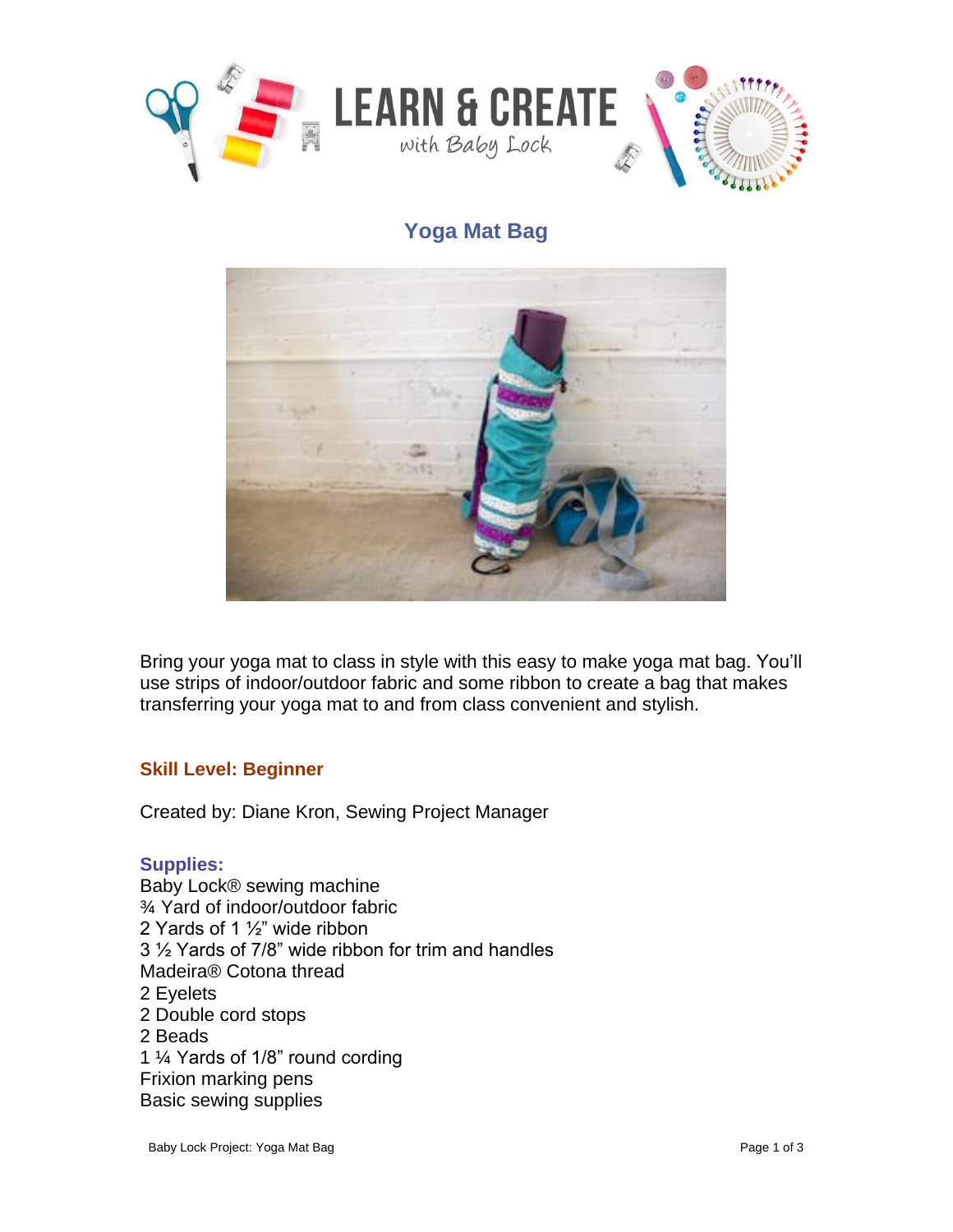Approximate size is 28" long x 6" diameter

- 1) Cutting Instructions:
	- From the indoor/outdoor fabric, cut one section that measures 34" x 20".
	- Cut one strip 2  $\frac{3}{4}$ " x 29" from the main fabric for the bag strap.
	- Cut the 7/8" wide ribbon into six sections of 20" each.
	- Cut the cording into two lengths that measure 22" long.
	- Cut the 1  $\frac{1}{2}$ " wide ribbon section into two lengths one 20" and the other 29" long.
- 2) Place the  $2\frac{3}{4}$  x 29" strip wrong-side up on a flat surface and follow the next set of steps to create the strap.
	- Measure in 1" in from each of the long edges and draw two parallel lines across the 29" length using a Frixion pen.
	- Fold inward on each of the lines and press in place.
	- Place the 1  $\frac{1}{2}$ " wide x 29" ribbon over the center of the fabric strap length. The ribbon will hide the raw edges on the strap. Pin in place.
- 3) Set up the machine for straight stitch sewing. Set the stitch length to 2.5 mm. Thread the machine with a coordinating thread and edge stitch along both of the long edges to create the strap. Set the strap aside for now.
- 4) With right side facing up, place the main body section on a flat surface with the 20" at the top. Measure 4" down from the top edge and draw a line from side to side across the width.
- 5) Place one of the 7/8" x 20" lengths of ribbon along the 4" drawn line. Pin in place.
- 6) Edge stitch along each of the long edges to secure in place.
- 7) Find the second 7/8" x 20" length and place 1/8" from the bottom edge of the first ribbon section and sew in place.
- 8) For the placement of the third section, locate the 1  $\frac{1}{2}$ " x 20" section and place 1/8" from the bottom edge of the second sewn ribbon strip. Edge stitch along the long edge to secure.
- 9) Repeat for the fourth and fifth 7/8" x 20" length sections.
- 10)Rotate the main section on a flat surface so that the opposite end is pointing upward. On this end, we will sew three lengths of ribbons.
- 11)Measure 4" down from the top edge and mark.
- 12)Place the fifth 7/8" x 20" length along the marked line. Edge stitch along both long edges.
- 13)Place the final 7/8" x 20" length 1/8" from the bottom edge of the first ribbon section. Edge stitch in place.
- 14)Place the final 1  $\frac{1}{2}$ " x 20" length 1/8" down from the bottom of the last ribbon and edge stitch in place.
- 15)To create the drawstring channels follow the next set of directions:
	- On both 20" edges fold the edges inward  $\frac{1}{4}$ " and press.
	- To place the eyelets find the center of the bag. Measure 1" down from the top on each end and mark with the Frixion pen. Attach the two eyelets by following the manufacturer's directions at the mark points.
	- Fold each of the ends inward to the wrong side of the section  $\frac{3}{4}$  and pin in place.
	- Edge stitch very close to the inner folded edges to create the drawstring channel. Do not sew over the eyelets.